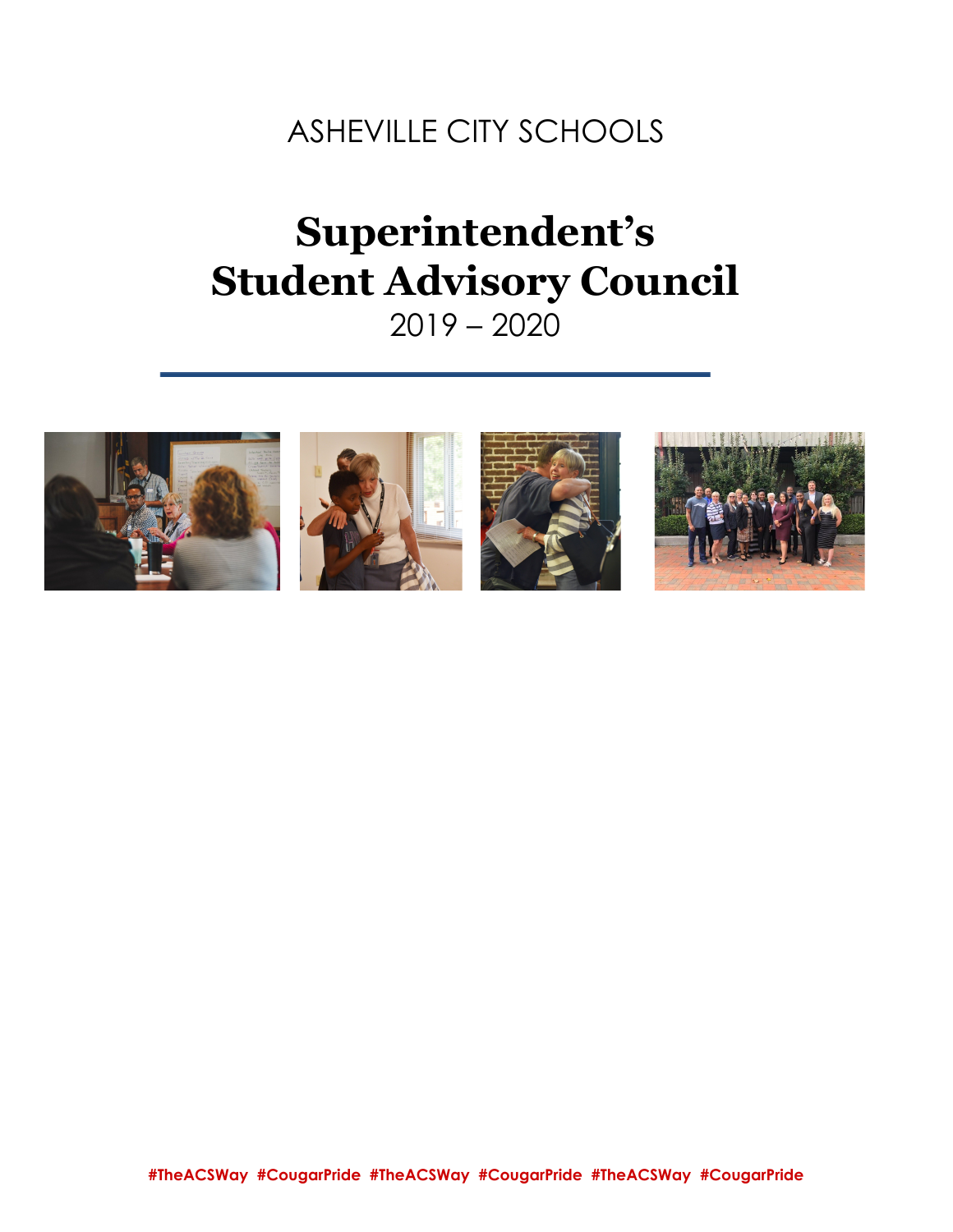## ASHEVILLE CITY SCHOOLS **Superintendent's Student Advisory Council**



Thank you for your interest in serving on the Superintendent's Student Advisory Council. We are looking for students who would like to advocate for their fellow peers, provide input on school system initiatives and informally advise the Superintendent on educational and student successes.

The purpose of Interim Superintendent Dr. Bobbie Short's Advisory Council is to discuss concerte ideas our district can implement this school year to improve school culture and experiences across Asheville City Schools.

This can be achieved by the following:

- 1) Assisting with awareness in communicating existing support services
- 2) Addressing student discipline while keeping in mind the Whole Child objective
- 3) Bridging gaps between school cultures through mentoring

#### **How will the Superintendent's Student Advisory Council be structured?**

The Superintendent's Student Advisory Council is composed of secondary school students, Grades 6-12, who have the option to serve on the advisory council until graduation.

#### **How do I join the Council?**

All students in Grades 6-12 are eligible to apply. You must complete this application and submit it to: ACS's Executive Director of Communication, Ashley-Michelle Thublin, at 85 Mountain Street, Asheville, NC 28801. You may also request a copy via email to [ashley.thublin@acsgmail.net](mailto:ashley.thublin@acsgmail.net) or by calling (828) 350-6120. Applications are also available on the district's website, [www.ashevillecityschools.net.](http://www.ashevillecityschools.net/) All questions can be directed to Ms. Thublin. Applications must be completed and turned in by **Friday, November 15th.**

#### **When will the Council meet?**

Meetings will be held at Asheville High School's Alumni Center, from **7:45 a.m. to 9:00 a.m**. on the following days:

- **● November 26, 2019**
- **● February 11, 2020**
- **● March 31, 2020**
- **● May 5, 2020**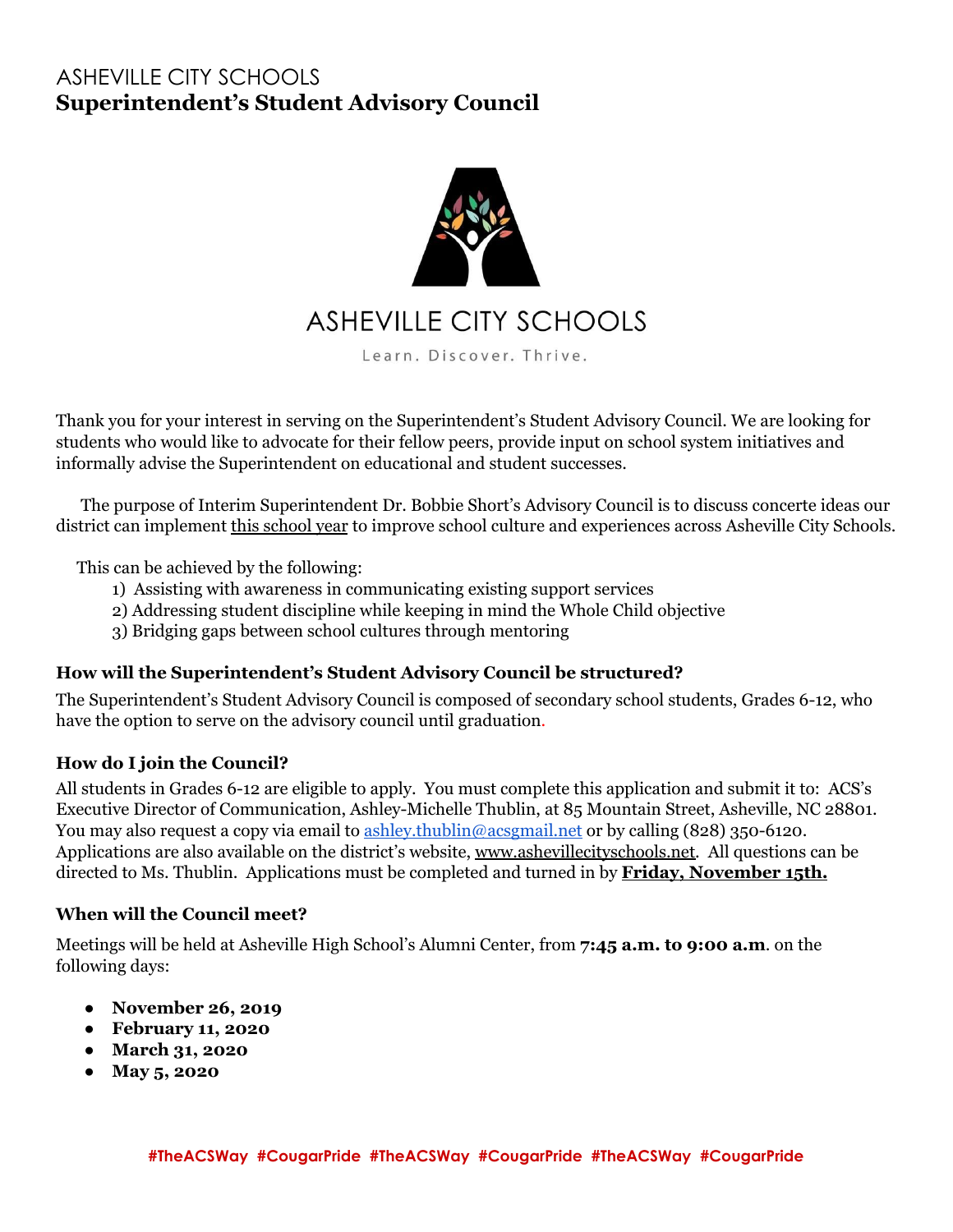## ASHEVILLE CITY SCHOOLS **Superintendent's Student Advisory Council**

#### **What are the expectations of students serving on the Council?**

- Council members should attend ALL meetings with Interim Superintendent Dr. Bobbie Short.
- Council members should be prepared for discussions and work collaboratively with other members and school administration.
- Students shall present their takeaways from the meeting with their schools.
- The Superintendent will provide the agenda and will gladly accept student discussion items.

### **APPLICATION**

| Name       |       |  |
|------------|-------|--|
|            |       |  |
|            |       |  |
| Home Phone |       |  |
|            |       |  |
|            | Grade |  |

Explain what would make you a valuable member of the Superintendent's Student Advisory Council. What skills or experiences would you bring to the Council? Include information about your interests.